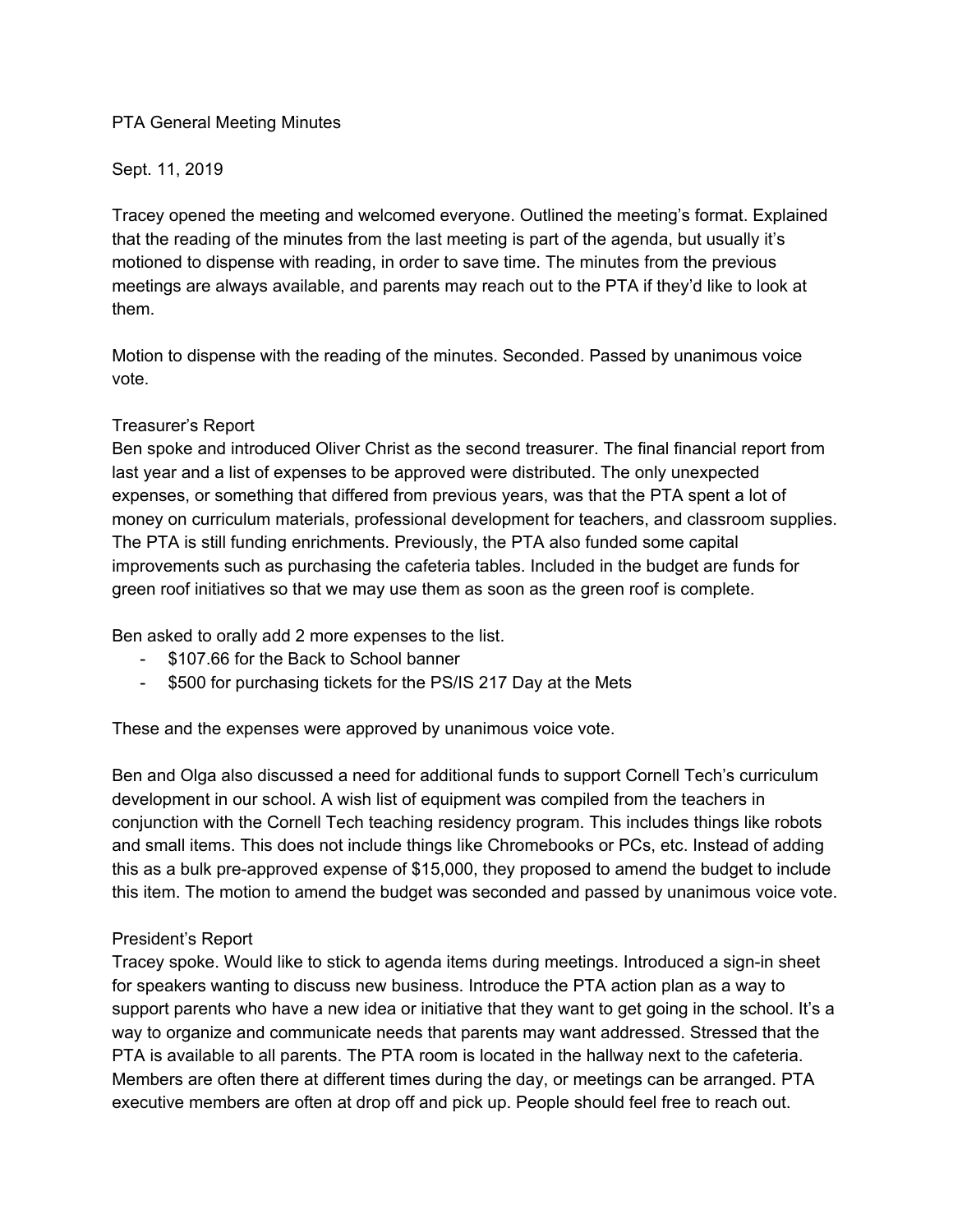The PTA is working on getting class parents for each class and will set up a meeting once class parents have been assigned. Class parents are a way for families to connect with members of their class and grade and serve as communicators between the school and families. If anyone was interested in serving as class parents, they were encouraged to let the PTA know. Hope to have it organized by the end of the month.

# Principal's Report

Ms. Beckman spoke and welcomed all the parents. She and the staff are happy that they will get in 3 solid weeks of school. She expressed gratitude for everyone's support, financial and physical. She stressed the importance of showing up and/or having someone represent you at events, either PTA or the parent engagements that the teachers plan. The children love having someone see them in their school environment.

Update on the green roof: the contractors came 4x over the summer. She's letting school construction authority know that the parents and students are eagerly awaiting completion. There is not a lot of control over the timetable. The expected completion date, according to a sign on the site, is December 2020. The teachers are already planning ways to incorporate the green roof into their science curriculum so that once it's complete, they will be ready to start using it immediately.

# SLT Report

Tracey spoke. The SLT is the School Leadership Team and separate from the PTA. There are 3 elected parent representatives. Teachers and the principal and assistant principal serve on it. They develop the CEP, Comprehensive Education Plan. This is where school-based decisions are made, policy and school culture discussed. Examples of things discussed last year:

- Cell phone policy
- Puberty education in 5th grade

The last meeting was in June. They reviewed CEP. The new chancellor has a new system for goals. It's a little difficult to navigate so the CEP is undergoing revisions. The next meeting is next Friday, Sept 20 at 7:30 AM. Anyone may attend, but only SLT members may vote on proposals.

### President's Report continued.

There are many upcoming events.

The Book Fair is the week of Sept. 23. Karen Weingarten is organizing with Chenda Bao helping. Flyers will go out next week with class schedules. The students go during their library time. Parents are welcome to come and help them during their book fair time. We also need volunteers to come outside of your child's class time. We're using a new vendor this year, Follett Books. The book selection is different, and there are more options for our benefits. We can get 60% discount of books from the actual book fair, 40% discount online, or 30% of the cash proceeds. A parent wanted to know if we'd be getting similar benefits as Scholastic. Ms. O'Hagan, the school librarian, already uses Follett to purchase books for the library. In response to a parent inquiry, Tracey emphasized that no one is obligated to attend the book fair or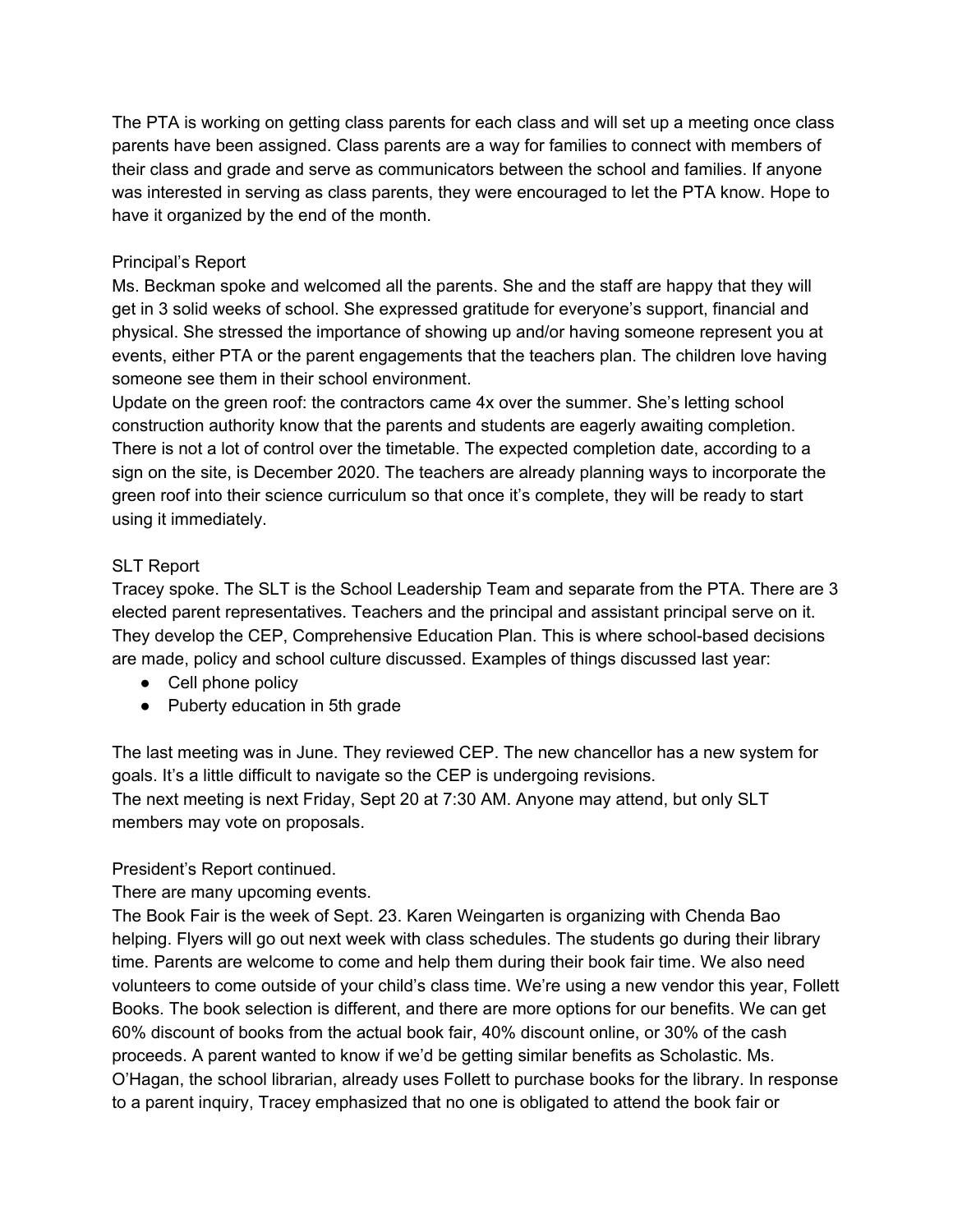purchase anything. Parents may come in and read with their children in the library during that time, as an alternative. A parent also emphasized the PTA maintains a dollar book table with donated books in effort to make book buying accessible to everyone. There are many desirable titles on the donation table, and usually parent volunteers will just give a book to a child so that they all leave with something from the book fair.

The Monster Bash is on Oct. 4th. It's a big community event that starts right after school with inflatables, food, the firefighters donate hot dogs, lots of games. It's also a very volunteer heavy event. We have been getting a large crowd so we really need all hands on deck. The volunteer shifts are just 30 minutes. The event is a fundraiser, and in an effort to keep the costs down and accessible to everyone, we solicit donations from businesses. Reach out to Tracey if you know anyone who can donate food or an activity or a craft.

#### New Business

A parent brought up that the downstairs girls bathroom has broken latches on the stall doors. This was an issue that had been brought up two years ago. There has also been no soap. A parent expresses concern about its cleanliness. According to Tracey and Olga, the school's business secretary, the custodial staff circulate the building throughout the day to check on the state of the bathrooms and their supplies and clean the bathrooms according to their contractual obligations. Olga said that at the beginning of the year there may be issues because the younger students are learning how to use the facilities properly. She will follow up with the custodial staff about these raised issues.

### School Supplies Kit

A parent asked about the cost of the kits in comparison with other schools in District 30. How much was the cost of the supplies and how much was fundraising for the PTA. Tracey explained that the teachers submitted a list of items, and the company set the price of the kits. The school had asked the teachers to trim their original lists to lower the cost. There is a markup for the labor of putting the kits together and convenience of delivery to the school. Tracey also explained that the school supplies are all communal. The minimal income the PTA receives from the school supply kits is used to equalize the supplies across classrooms and to purchase supplies for the specials teachers who were buying supplies out of their own pockets. But the school supply kits are always going to be a premium and the cost not really comparable to buying the supplies yourself. Irena also explained that this was a project that was organized by one parent who researched the companies, and she handles all the logistical details. The PTA is open to different vendors if someone wants to take it on. A parent pointed out that at PS 166 in Queens, they offered school supply kits for \$40, and in district 30, it seemed to average \$60. In addition, the middle school supplies would be less because they needed fewer items.

### ABT residency

A parent asked when the first grade would get the American Ballet Theatre residency that they won during last year's auction. Tracey explained that the enrichment residencies typically don't